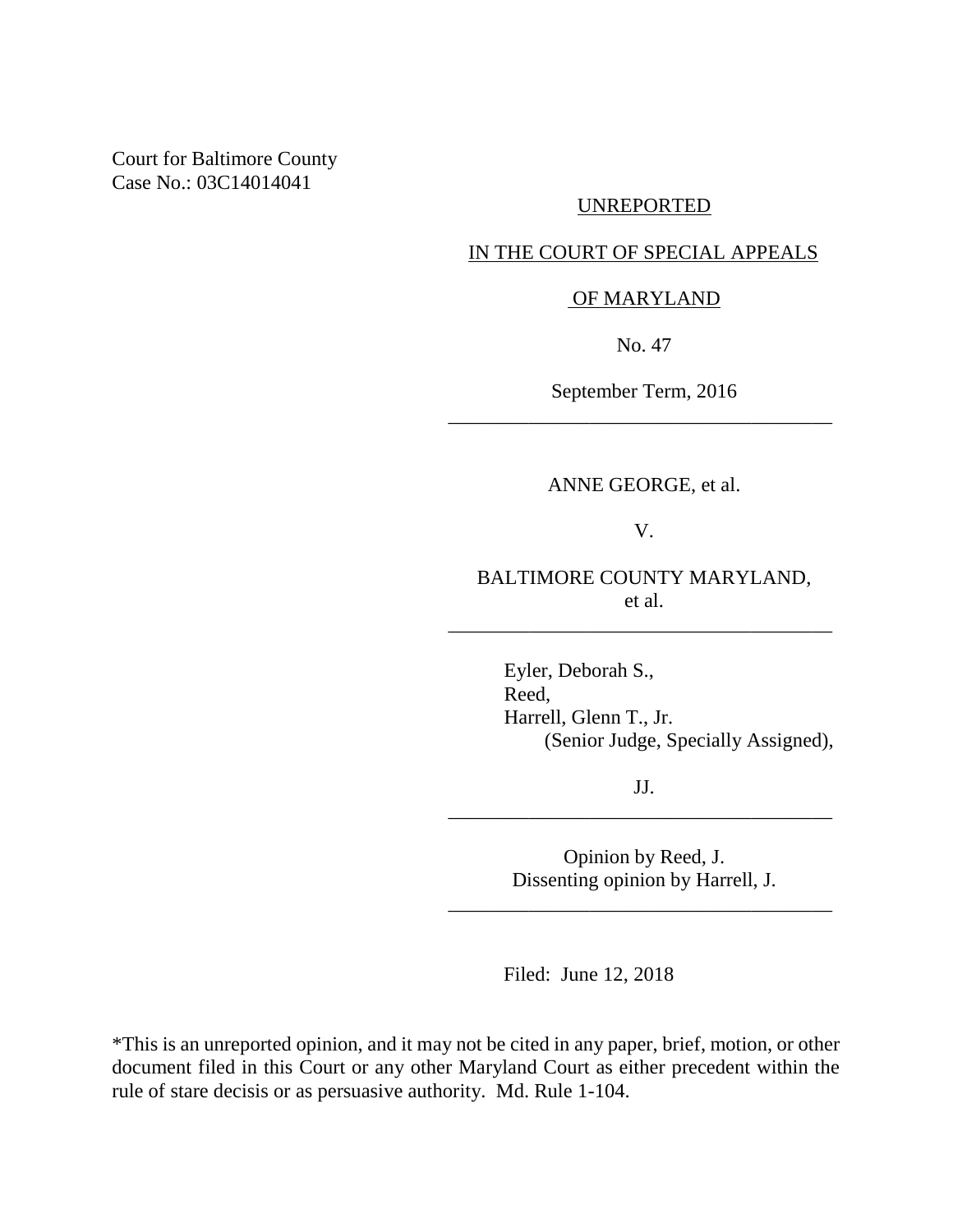Appellants, Anne George, Jody Kesner, and Jody Rosoff (collectively, "Appellants") filed suit under the taxpayer standing doctrine on behalf of themselves and all similarly situated taxpayers in the Circuit Court for Baltimore County. They sought a preliminary and permanent injunction, declaratory judgment, and writ of mandamus against Baltimore County, Maryland and three of its officials<sup>1</sup> (collectively, the "County"). Appellants argued that the County was in violation of several provisions of the Baltimore County Code in its operation of the Baltimore County Animal Shelter (the "Animal Shelter"), and ultimately wasting government funds.

After a hearing on the County's motion to dismiss, or in the alternative, motion for summary judgment, the court denied the motion to dismiss and granted the motion for summary judgment. The court found that there was no genuine dispute of material fact regarding pecuniary loss, a required element to establish taxpayer standing, and that the County was entitled to judgment as a matter of law. Appellants filed a timely appeal and present one question for our review:

I. The Court of Appeals has held that taxpayers have the "right to bring a lawsuit in this State to *prevent* waste or unlawful use of public property and funds." *State Ctr., LLC v. Lexington Charles Ltd. P'ship*, 438 Md. 451, 560 (2014) (emphasis in original). Can the government eliminate that right by not increasing property tax rates for some period of time?

l

<sup>&</sup>lt;sup>1</sup>At the time of this Appeal, Kevin Kamenetz was the County Executive of Baltimore County, Gregory Branch was the Director of Health and Human Services for Baltimore County and the Baltimore County Health Officer, and Thomas Scollins was the Assistant Chief at Baltimore County Animal Control. They were sued in their official capacities.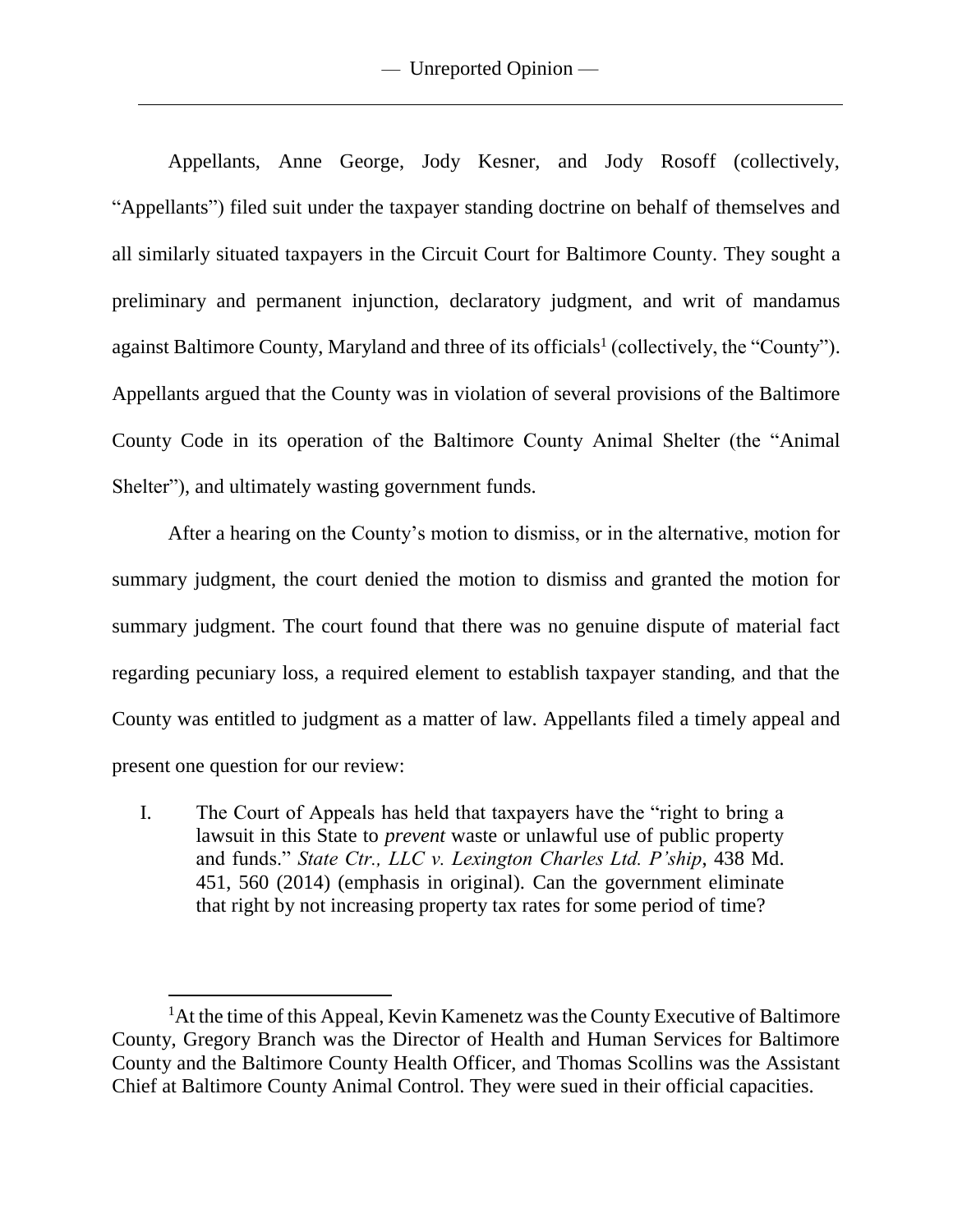For the reasons that follow, we answer in the negative, and affirm the decision of the circuit court.

#### **FACTUAL AND PROCEDURAL BACKGROUND**

The issues in this case stem from the County's alleged mismanagement of the Animal Shelter, located at 13800 Manor Road in Baldwin, Maryland.<sup>2</sup> The Animal Shelter's operation is governed by Article 12 of the Baltimore County Code. On December 30, 2014, Appellants filed a complaint alleging that the County's actions and inactions violated several provisions of Article 12. *See* BALT.CNTY.CODE §12-6-103(a). Appellants alleged, *inter alia*, that the County failed to provide the sheltered animals with adequate food, water, and veterinary care. Appellants further alleged that the County failed to train its staff and volunteers properly, maintained improper foster and adoption policies, made insufficient efforts to locate the owners of sheltered animals, and allowed for inhumane euthanasia.

Appellants concluded that they and all, similarly situated, Baltimore County taxpayers were injured by the increased tax burden caused by these illegal acts.<sup>3</sup> Specifically, Appellants alleged:

 $\overline{\phantom{a}}$ 

<sup>&</sup>lt;sup>2</sup> In the time since Appellants filed their complaint, the Animal Shelter has been closed and demolished. A new Animal Shelter, costing approximately \$6,000,000, has been constructed. Although the new Animal Shelter may have eliminated, or at least ameliorated, the significant problems alleged, Appellants remain concerned about the County's practices, policies, and procedures regarding the animals.

<sup>&</sup>lt;sup>3</sup> Appellants also claimed that they suffered other pecuniary injury from personally caring for animals that have been harmed by the County's acts. Appellant Rosoff adopted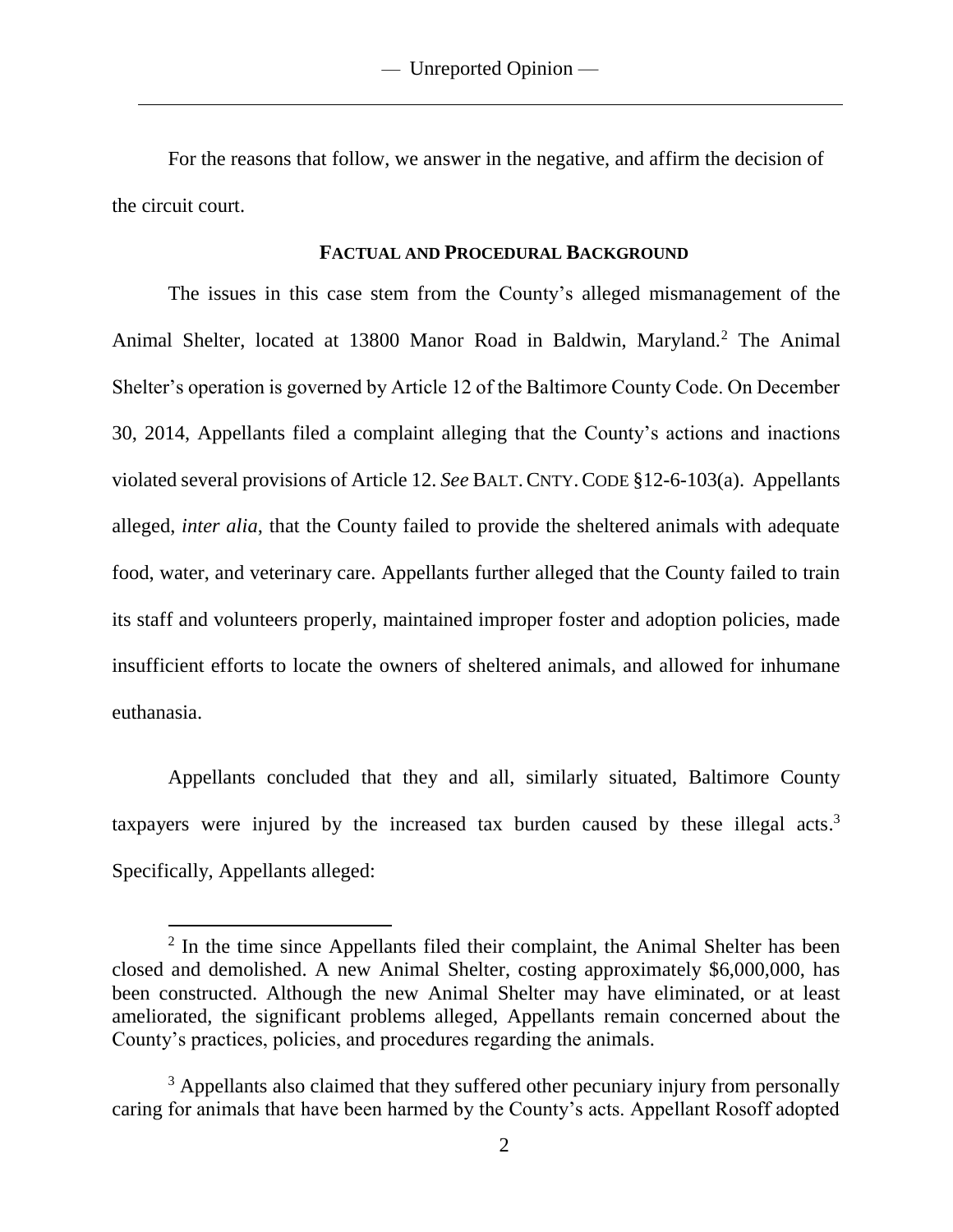- The failure to provide fresh water, adequate food, and veterinary care routinely cause[d] the animals housed at [the Animal Shelter] to become sick or injured animals to further deteriorate, thereby increasing the burden on Baltimore County taxpayers for veterinary care, medicines, and for euthanasia.
- Because sick animals were less likely to be adopted, Baltimore County taxpayers bore the burden for the continued maintenance of the animals and for euthanasia of un-adopted animals. Failure to keep the shelter clean deterred the public from visiting and decreased adoptions. The County thereby sacrificed fees collected upon adoption, such as adoption and licensing fees, which would decrease the burden on Baltimore County taxpayers.
- Not notifying pet owners when their animals had been impounded increas[ed] the number of animals that must be kept and maintained at [the Animal Shelter] at the expense of Baltimore County taxpayers and also increas[ed] the number of animals that must be euthanized at taxpayer expense. By euthanizing animals rather than returning them to their owners, [the Animal Shelter] also gave up kenneling or other fees that it would have collected from pet owners.
- The inadequate volunteer program necessitated that [the County] hire more employees and contractors and purchase more equipment in order to perform duties that could be performed by volunteers thereby increasing the burden on Baltimore County taxpayers.

 $\overline{\phantom{a}}$ 

a "noticeably malnourished and sick" dog from the Animal Shelter on February 6, 2014, and spent in excess of \$1,000 in veterinary care. The dog died within two months of adoption. Appellant George adopted a dog suffering from kidney disease on January 24, 2014, and paid approximately \$280 for veterinary care before following a veterinarian's advice to have him euthanized. Appellant Kesner adopted a cat "suffering from severe trauma" from the Animal Shelter on July 9, 2014, and spent approximately \$4,000 in veterinary care before having the cat euthanized, as recommended.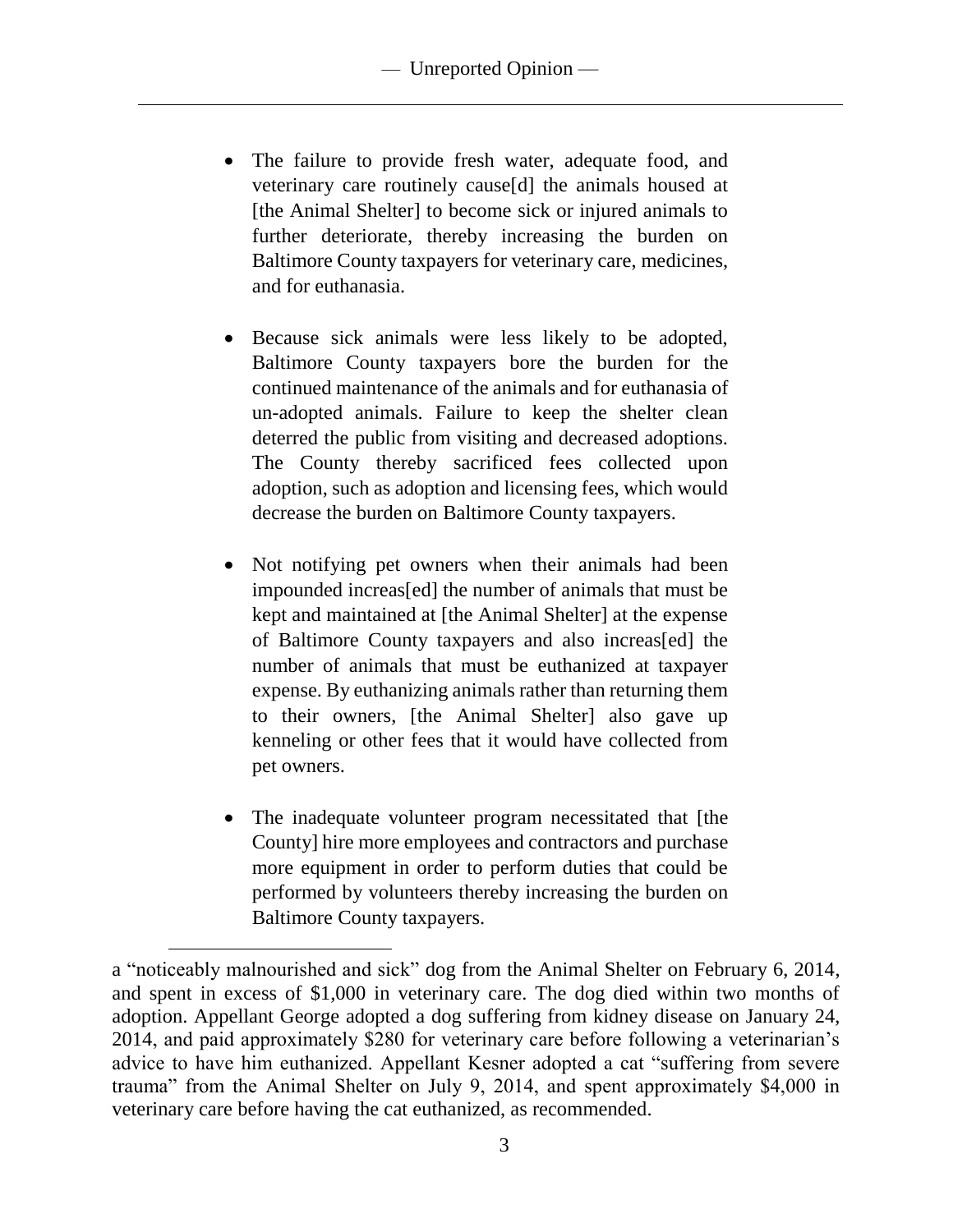In their motion for preliminary injunction, Appellants included numerous affidavits from other individual citizens testifying about their experiences with the Animal Shelter. Former Animal Shelter volunteers, individuals who adopted animals, pet owners who were not informed that their animals had been found, and those who had simply visited the Animal Shelter provided sworn testimony in support of Appellants' allegations. Overall, the affidavits mirror Appellants' complaints regarding lack of veterinary care, the County's euthanasia practices, and failure to provide adequate food.

The County filed a motion to dismiss, or in the alternative, motion for summary judgment on January 28, 2015. The County argued that Appellants lacked taxpayer standing to survive its motion because it failed to adequately allege any act that reasonably could result in a pecuniary loss or a tax increase. In support of its argument, the County submitted the affidavit of Keith Dorsey, Director of Budget and Finance for Baltimore County. Mr. Dorsey testified that from 2013-2015, the years contained in the complaint, "the County levied no new taxes and the property and income tax rates remained unchanged." He further reported that "Baltimore County has not raised the property tax rate in twenty-six (26) years and has not raised the income tax rate in twenty-two (22) years." Mr. Dorsey concluded:

> I have reviewed the complaint filed in this case and I can state that the [Appellants] will not suffer an increase in their taxes as a result of their allegations regarding the Baltimore County Animal Shelter. The budget for the Animal Shelter is minor in relation to the total general fund budget that no taxes would be increased as a result of operation of the Animal Shelter.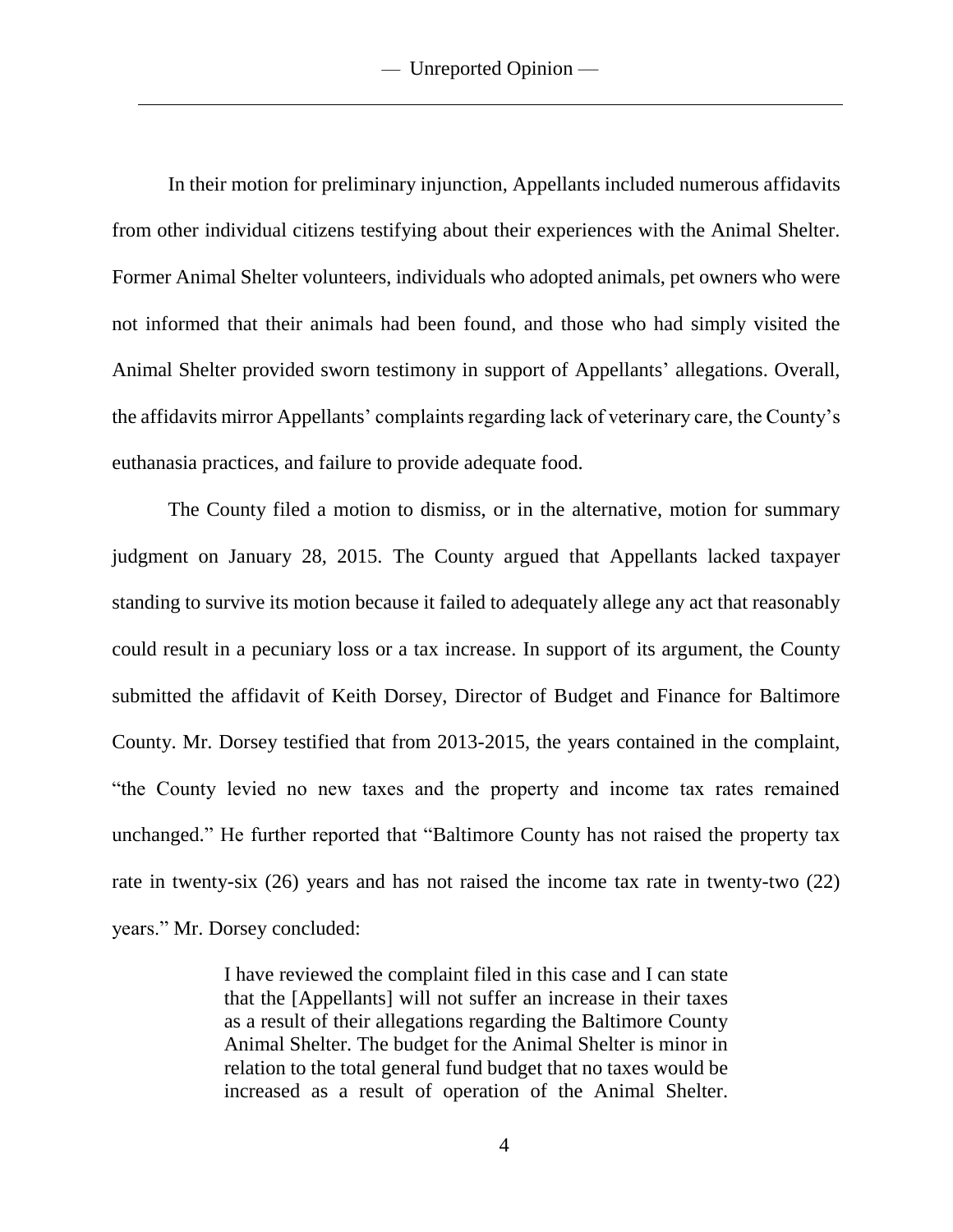[Appellants] claim that Baltimore County routinely foregoes fee collection upon adoption. The fees referred to are adoption and licensing fees. The claim that if Baltimore County collected these fees, the burden on Baltimore County taxpayers would be decreased is absolutely incorrect. These fees are so minimal that the decision to collect or waive them will not result in any decrease or increase of taxes.

A hearing was held on February 12, 2016, the Honorable Judith Ensor presiding.

The court denied the County's motion to dismiss, finding that the Appellants' claims "survive easily [the County's] [m]otion to [d]ismiss" because "[Appellants] have alleged that they are taxpayers, that they are filing suit on behalf of themselves and other taxpayers similarly situated, and that they are suffering distinct pecuniary injury as a result of [the County's] illegal actions and/or inactions." The court granted, however, the County's motion for summary judgment on the basis of taxpayer standing. The court found that Mr. Dorsey's affidavit "established that any alleged illegal acts have not and will not result in increased taxes or pecuniary loss to the [Appellants]." In its memorandum opinion, the court noted:

> Regarding the Motion for Summary Judgment, there certainly exists a dispute of fact as to whether [Appellants'] actions and/or inaction are violative of Article 12 of the Baltimore County Code and, therefore, illegal. [The County], however, conclusively ha[s] put to rest the question of whether any alleged illegal action will result in pecuniary loss to [Appellants]. It has not and will not. There is no material dispute of fact as to the existence or potential existence of pecuniary loss, a required element to establish taxpayer standing, and [the County] [is] entitled to judgment as a matter of law. Therefore, [the County's] Motion for Summary Judgment will be granted."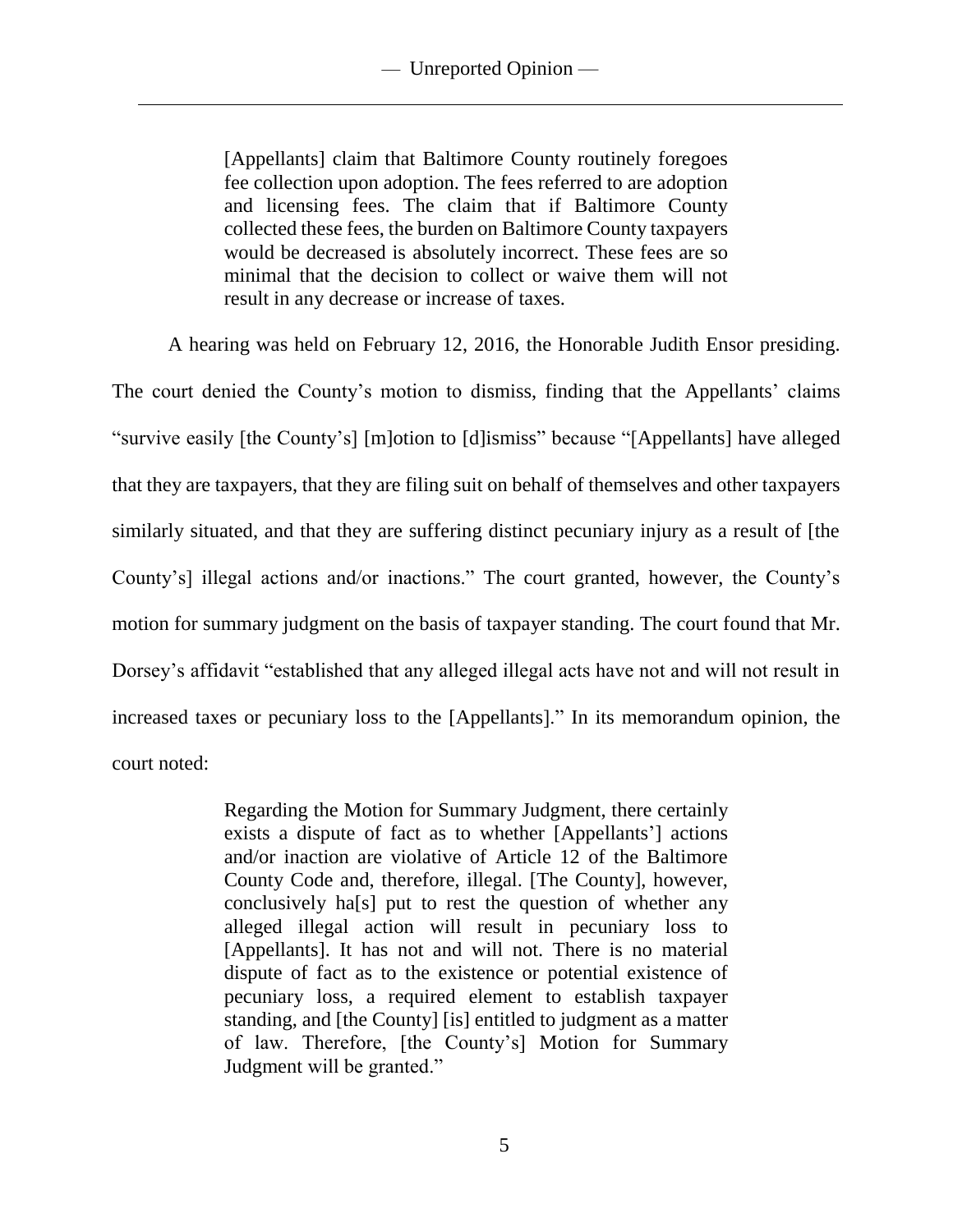This appeal followed.

#### **STANDARD OF REVIEW**

Under Maryland Rule 2-501, the granting of a motion for summary judgment is appropriate only "if the motion and response show that there is no genuine dispute as to any material fact and that the party in whose favor judgment is entered is entitled to judgment as a matter of law." Md. Rule 2-501(f). This Court reviews the circuit court's grant of summary judgment *de novo*. *See Hines v. French*, 157 Md. App. 536, 550 (2004). Further, we review the record in the light most favorable to the non-moving party and construe any reasonable inferences that may be drawn from the well-pled facts against the moving party. *See State Center*, 438 Md. at 498. An appellate court ordinarily should limit its review of a grant of a motion for summary judgment to "only the grounds upon which the trial court relied in granting summary judgment." *Barclay v. Briscoe*, 427 Md. 270, 281-82 (2012).

In determining whether a fact is material, this Court has held "a dispute as to facts relating to grounds upon which the decision is not rested is not a dispute with respect to a *material* fact and such dispute does not prevent the entry of summary judgment." *Barclay*, 427 Md. at 281 (quoting *O'Connor v. Baltimore Cnty.*, 382 Md. 102, 111, 854 A.2d 1191, 1196 (2004) (emphasis in original)). "A material fact is a fact the resolution of which will somehow affect the outcome of the case." *Matthews v. Howell*, 359 Md. 152, 161, 753 A.2d 69, 73 (2000). Thus, we must determine whether there is a genuine dispute as to the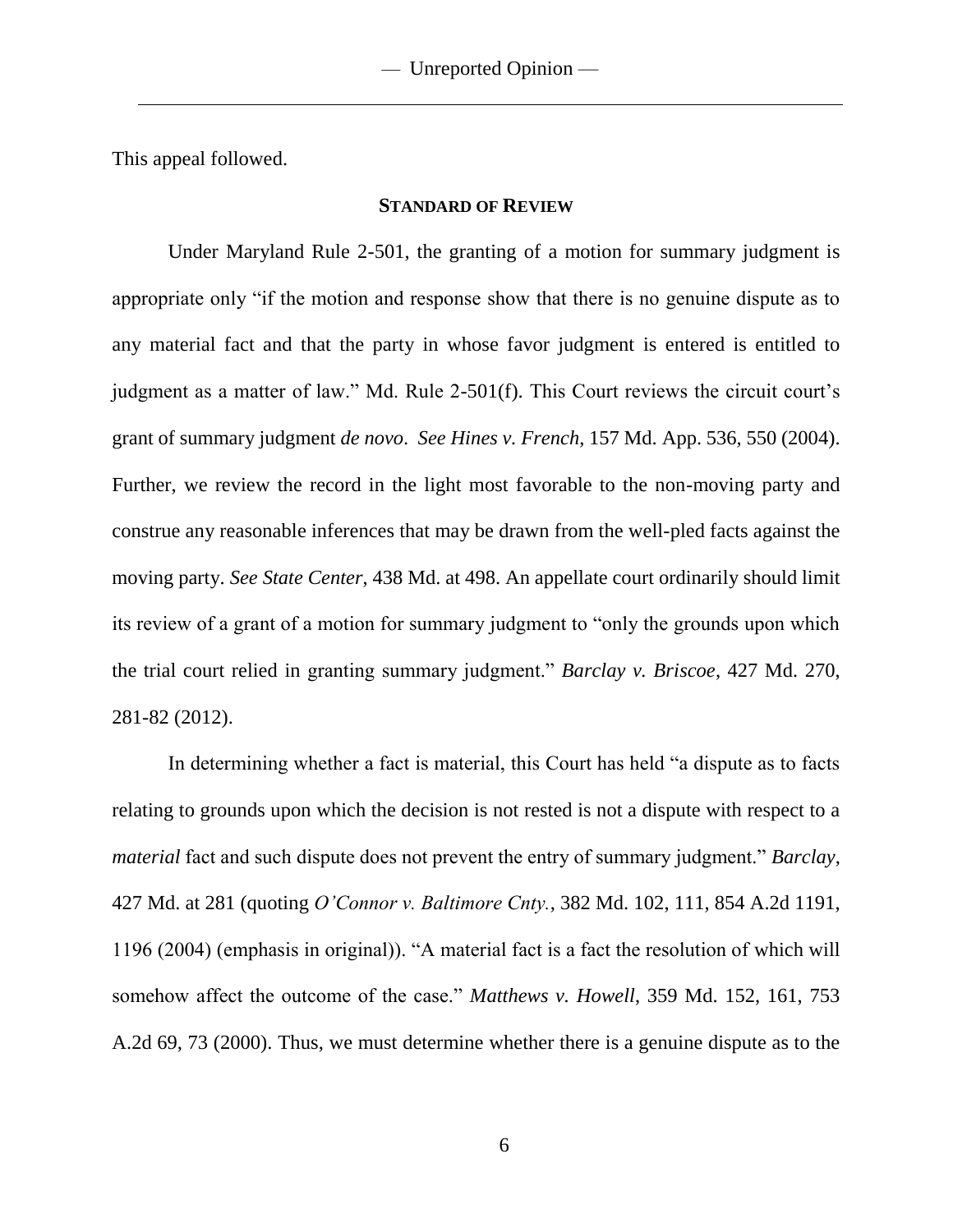requirements of taxpayer standing, and if not, whether the moving party was entitled to a judgment as a matter of law.

### **DISCUSSION**

#### **A. Parties' Contentions**

Citing *State Center, LLC v. Lexington Charles Ltd.*, 438 Md. 451 (2014), Appellants contend that the circuit court erred when it found that there was no evidence of any pecuniary loss suffered, because pecuniary loss is not limited to increased taxes. Further, Appellants assert that Maryland courts have repeatedly interpreted pecuniary loss with "great leniency" and require a showing that the action being challenged results in *either* a pecuniary loss or an increase in taxes. *Id*. at 561. Relying on *Sun Cab Co. v. Cloud*, 162 Md. 419 (1932), Appellants maintain that the circuit court ignored case law establishing that taxpayer standing protects against other forms of pecuniary loss. Appellants argue that the "waste of government funds" is sufficient pecuniary loss to confer taxpayer standing, and that a genuine dispute exists as to whether "previously-collected taxes were wasted as a result of [the County's] illegal acts."

The County counters that Appellants failed to create any genuine dispute of material fact by failing to rebut Mr. Dorsey's affidavit. The County argues that Appellants' allegations are "woefully inadequate to defeat summary judgment" because they are not supported by any evidence showing that they will suffer some tax increase or pecuniary loss. Because there was no evidence of any pecuniary loss suffered, the County argues, granting summary judgment was proper.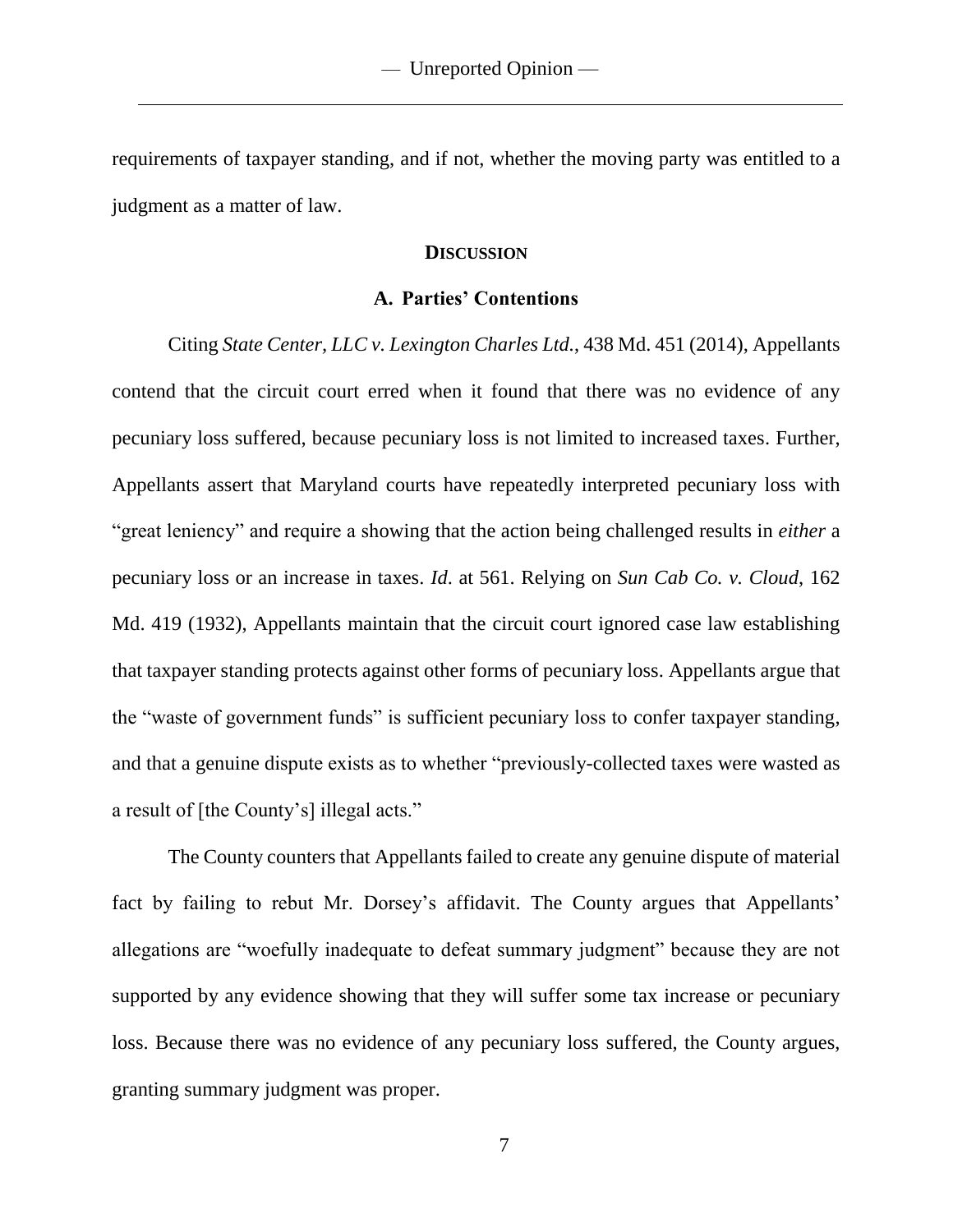#### **B. Analysis**

Taxpayer standing is a common law standing doctrine which "permits taxpayers to seek the aid of courts, exercising equity powers, to enjoin illegal and *ultra vires* acts of public officials where those acts are reasonably likely to result in pecuniary loss to the taxpayer." *State Center*, 438 Md. at 538. In order to bring a taxpayer standing suit, The Court of Appeals has required the taxpayer to show: 1) an action by a municipal corporation or public official that is illegal or *ultra vires*, and 2) that the action may injuriously affect the taxpayer's property, meaning that it reasonably may result in a pecuniary loss to the taxpayer or an increase in taxes. *See Kendall v. Howard Cnty.*, 431 Md. 590, 605, 66 A.3d 684, 693 (2013) (quoting *120 W. Fayette St., LLLP v. Mayor & City Council of Baltimore*, 407 Md. 253, 267 (2009)). At issue in this case is whether Appellants have established the second requirement sufficiently to survive the County's motion for summary judgment, *i.e.*, whether they have shown that the County's actions were "reasonably likely to result in a pecuniary loss to the taxpayer or an increase in taxes." *Id*. In reviewing the case in a light most favorable to the non-moving party, we hold that Appellants have not satisfied this requirement. We explain.

#### **1. Pecuniary Loss**

Appellants do not argue that the County's operation of the Animal Shelter reasonably could have resulted in an increase to their taxes. In fact, Appellants do not dispute Mr. Dorsey's affidavit testimony concluding that Baltimore County had not, and would not, increase tax rates. Instead, Appellants argue that they, and all similarly situated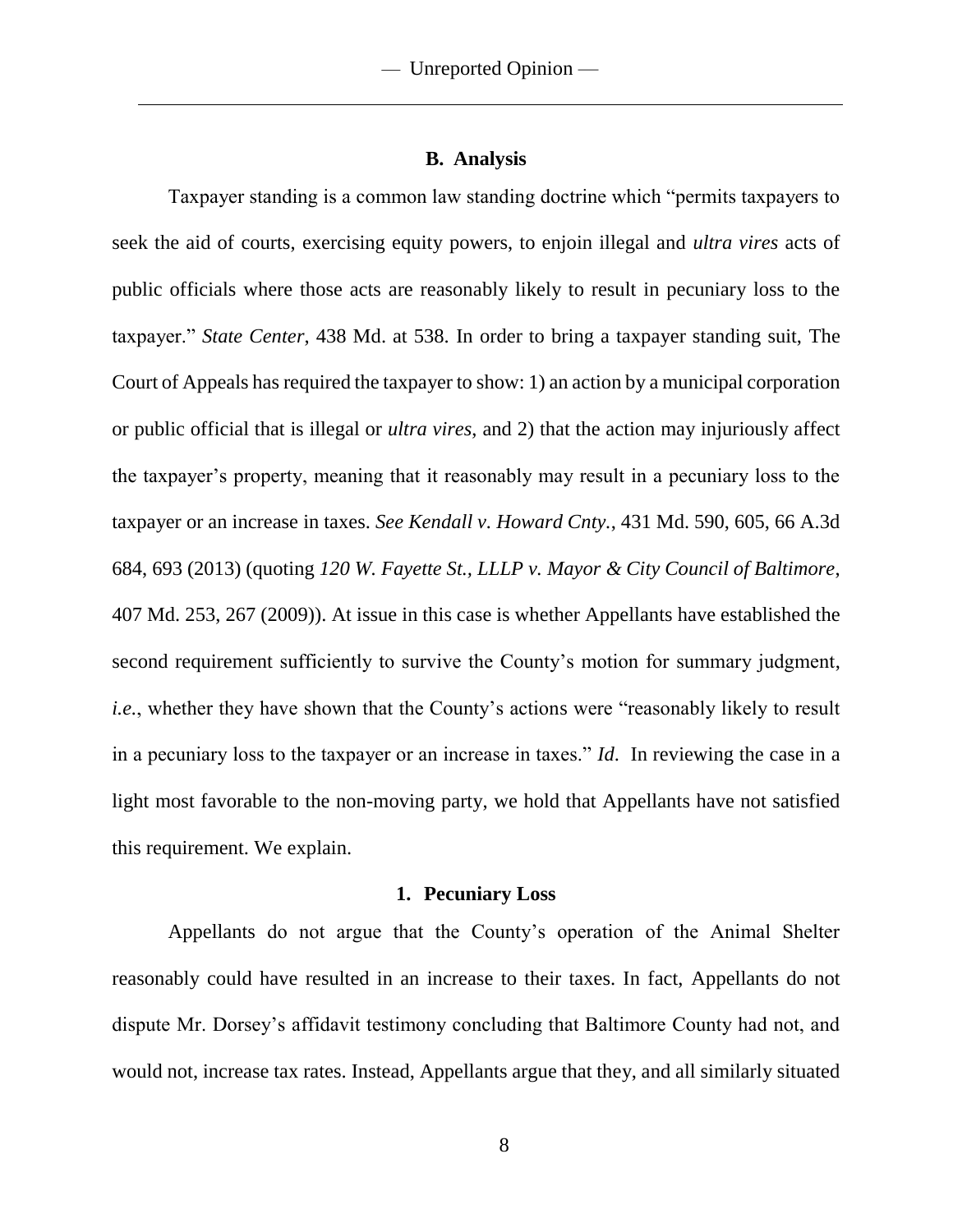Baltimore County taxpayers, have suffered a different form of pecuniary loss – the waste of government funds.

"This Court has recognized repeatedly that taxpayers have the right to bring a lawsuit in this State to *prevent* waste or unlawful use of public property and funds." *State Center*, 438 Md. at 560 (emphasis in original) (citing *e.g.*, *Hammond v. Lancaster,* 194 Md. 462, 474–75, 71 A.2d 474, 479 (1950); *Matthaei v. Housing Auth.,* 177 Md. 506, 510, 9 A.2d 835, 836 (1939); *Hanlon v. Levin,* 168 Md. 674, 681, 179 A. 286, 289 (1935)). In *State Center*, the Court of Appeals tackled the question of "what types of 'harm' are sufficient to constitute 'waste' so as to confer taxpayer standing upon a complainant." *Id*. at 561. The Court of Appeals explained that, generally, "potential pecuniary loss" is interpreted with great leniency. *Id*. *See e.g.*, *Baltimore Retail Liquor Package Stores Ass'n v. Kerngood,* 171 Md. 426, 429, 189 A. 209, 210 (1937) ("[A]ccording to past applications of the rule, the interest or injury which will support such a suit is broadly comprehensive."); *James v. Anderson*, 281 Md. 137, 142, 377 A.2d 865, 868 (1977) (holding that an alleged "decrease in efficiency which would result from the alleged ultra vires acts" was "sufficient for a taxpayer of the county involved to maintain a suit"); *Citizens Planning & Housing Ass'n v. Cnty. Exec. of Baltimore Cnty.*, 273 Md. 333, 343 (1974), *superseded by statute on other grounds as stated in Patuxent Riverkeeper v. Maryland Dep't of Environment,* 422 Md. 294, 29 A.3d 584 (2011) (holding that a potential need to fend off charges of illegality may be sufficient to establish taxpayer standing).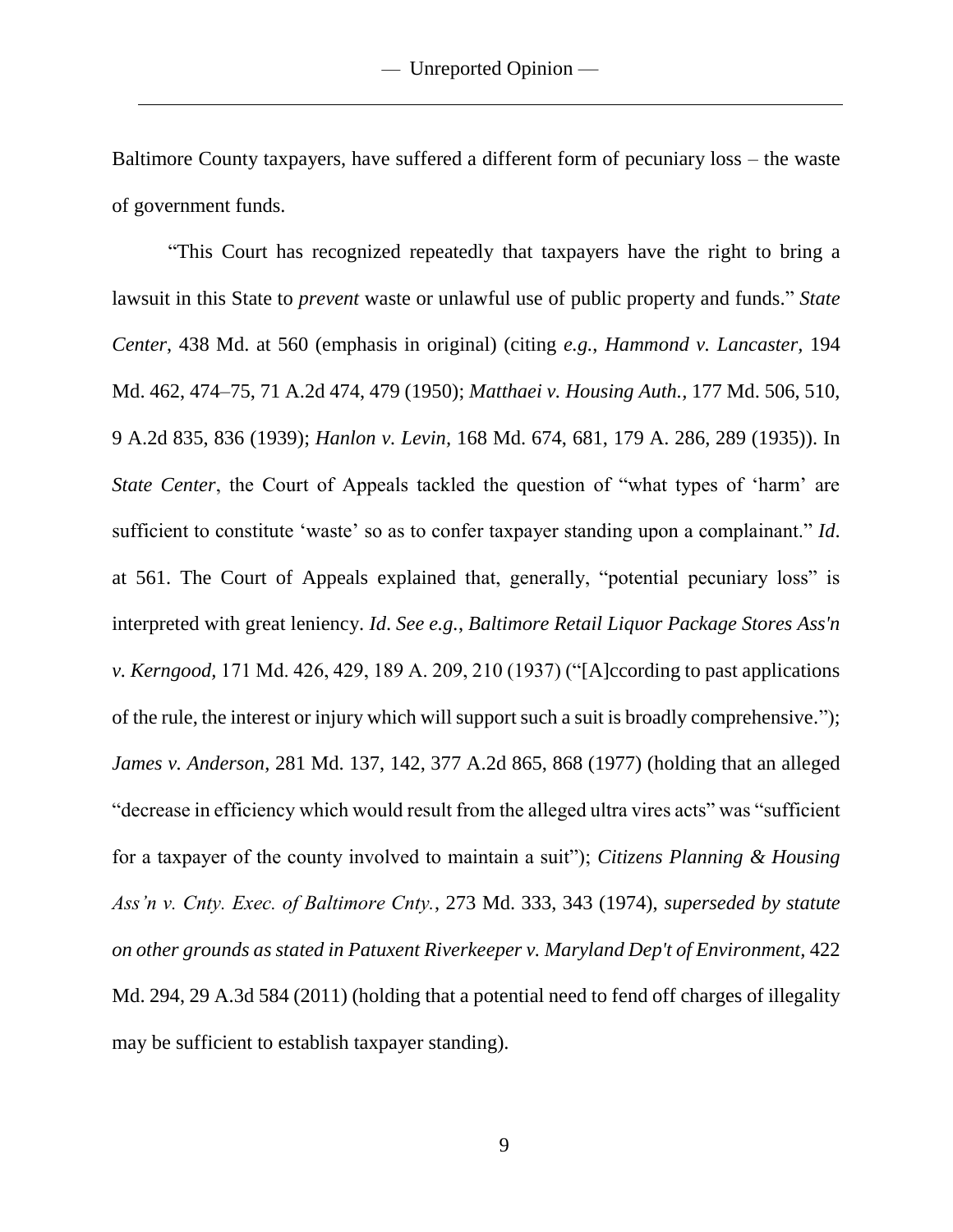Appellants base their argument on, *Sun Cab Co. v. Cloud*, 162 Md. 419, 159 A.2d 922 (1932), which "exemplifies one of the most lenient interpretations of what may constitute a sufficient plea of pecuniary loss." *State Center*, 438 Md. at 563. There, taxpayers sued the Secretary of State and Board of Supervisors of Elections of Baltimore City to enjoin a referendum they claimed was void due to having too few signatures. *Sun Cab Co.*, 162 Md. at 419-22. The Appellants argued that "if the referendum should proceed upon the petitions so charged with fraud, the taxpayers will be put to wrongful expense for the publication of the referendum and the printing of it on the ballots of the next general election." *Id*. at 422. The Court of Appeals upheld taxpayer standing on the grounds that "according to the settled practice, taxpayers interested in avoiding the waste of funds derived from taxation which would be involved in conducting the void referendum may make application to the court for [] remedy." *Id*. at 426.

Case law suggests that the waste of government funds in this case falls under the broad umbrella of a harm that constitutes "potential pecuniary loss." However, our analysis does not end there. The Court of Appeals, in *State Center*, concluded that the ultimate issue is not what type of harm is sufficient necessarily, "but rather whether the type of harm is one that may affect the complainant's taxes." *State Center*, 438 Md. at 565.

#### **2. Reasonably likely to result in a pecuniary loss**

We hold that the County's actions were not *reasonably likely to result* in a pecuniary loss to Appellants because the County's actions were not likely to affect Appellants' taxes. Appellants argue that the County wasted taxpayer-derived funds on excess veterinary care,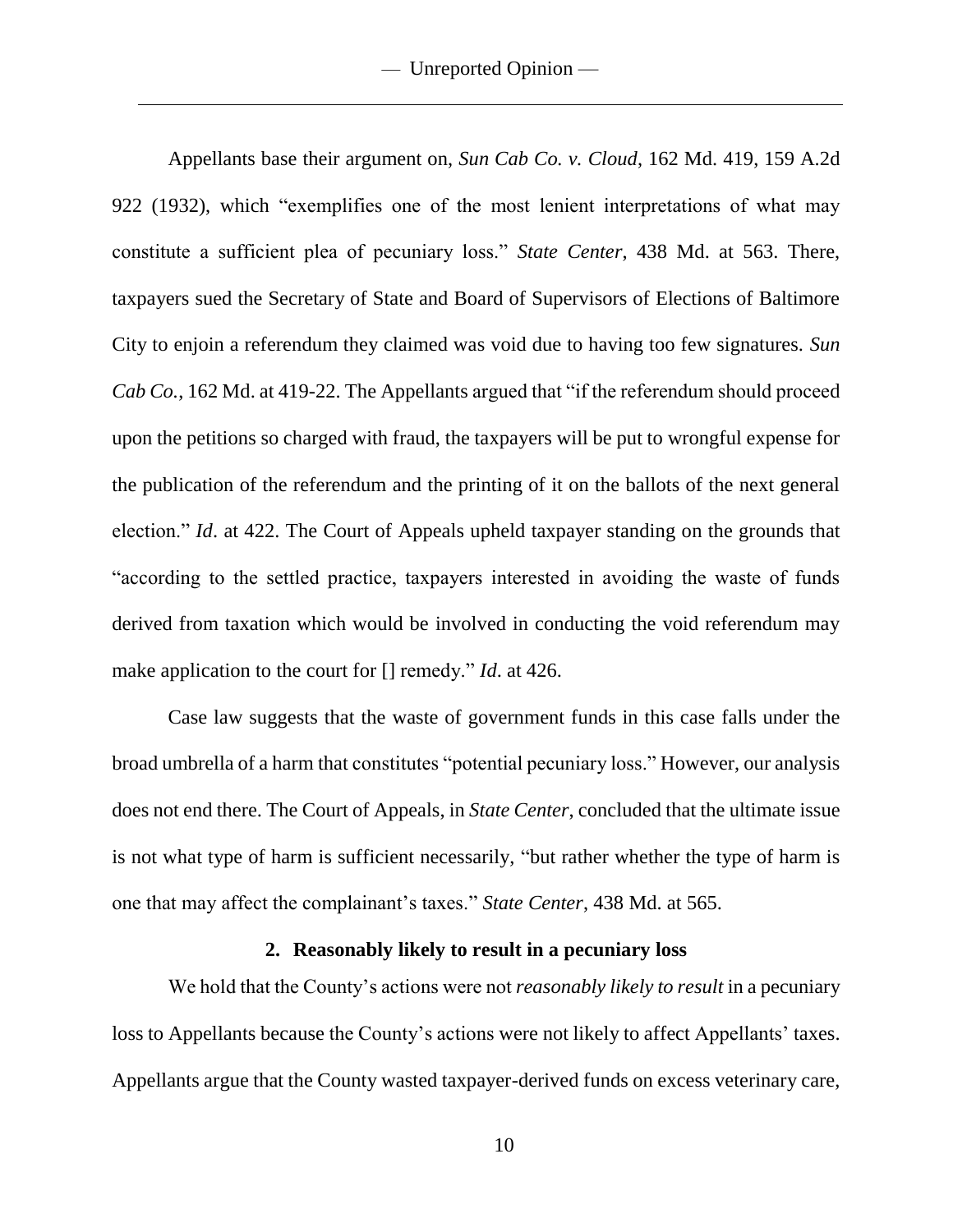medications, food, euthanasia, and employees. They also assert that the County lost revenue from potential adoption and licensing fees. Appellants argue that these actions result in an "increased tax burden." The County, however, provided evidence which proves these acts were not reasonably likely to affect Appellants' taxes. Mr. Dorsey's affidavit unequivocally states "that for each of the years [contained in the complaint] the County levied no new taxes and the property and income tax rates remained unchanged[,]" and that Appellants "will not suffer an increase in their taxes as a result of their allegations regarding the Baltimore County Animal Shelter." Moreover, the affidavit states definitively that it is "absolutely incorrect" that if the County collected adoption and licensing fees taxpayers' burden would decrease, directly challenging Appellants' assertion to the contrary. Appellants do not rebut this evidence, therefore, there is no evidence of an increased tax burden or the possibility of a decrease.

#### **CONCLUSION**

Appellants' reliance on *State Center* and *Sun Cab Co*. in their argument that this Court should confer taxpayer standing upon them falls short. The attack on taxpayer standing in *State Center* was by way of motion to dismiss. *State Center*, 438 Md. at 538. There, the Court held that the appellees, property owners and taxpayers, had taxpayer standing to *bring* the suit. The Court concluded that the taxpayers "pleaded taxpayer standing doctrine sufficiently and, thus, the Circuit Court denied properly the State Agencies' Motions to Dismiss on standing grounds." *Id*. at 583. Similarly, the Court in *Sun Cab Co.* held that taxpayers sufficiently pled taxpayer standing and, therefore, could "make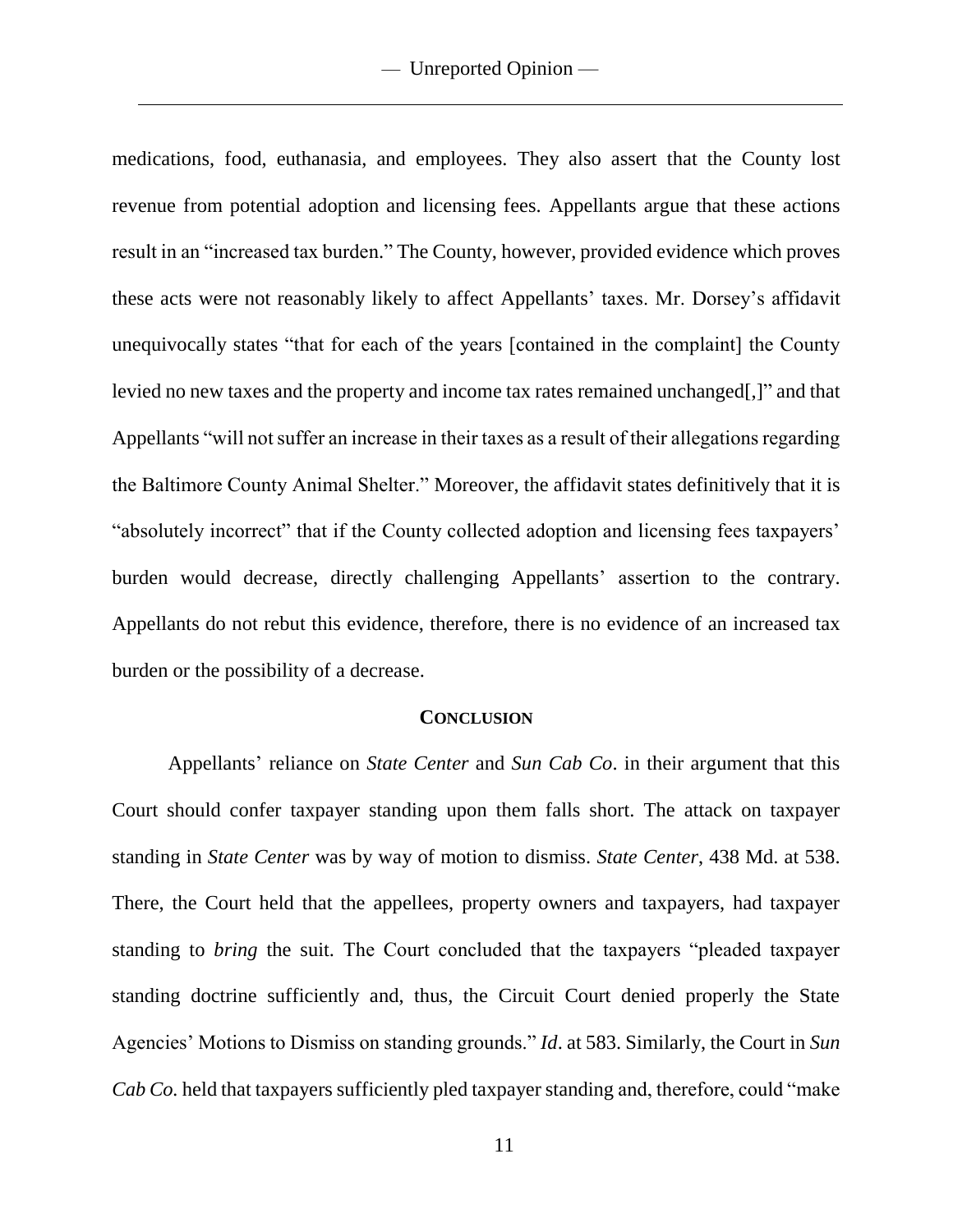*application* to the court for [] remedy." *Sun Cab Co.*, at 426 (emphasis added). We agree that Appellants have sufficiently *alleged* a reasonable likelihood of pecuniary loss in the form of waste. This is enough, and was enough, to survive a motion to dismiss for failure to state a claim.

At the motion for summary judgment stage, however, Appellants must meet a higher evidentiary standard. The motion and response must show that there is no genuine dispute as to any material fact. Md. Rule  $2-501(f)$ . The material fact in this case – the fact which would affect the outcome of the case – is whether the County's actions were reasonably likely to result in a pecuniary loss to the Appellants. We hold that the parties have not created a genuine dispute as to this fact, and granting the County's motion for summary judgment was proper.

# **JUDGMENT OF THE CIRCUIT COURT FOR BALTIMORE COUNTY AFFIRMED. COSTS TO BE PAID BY APPELLANTS.**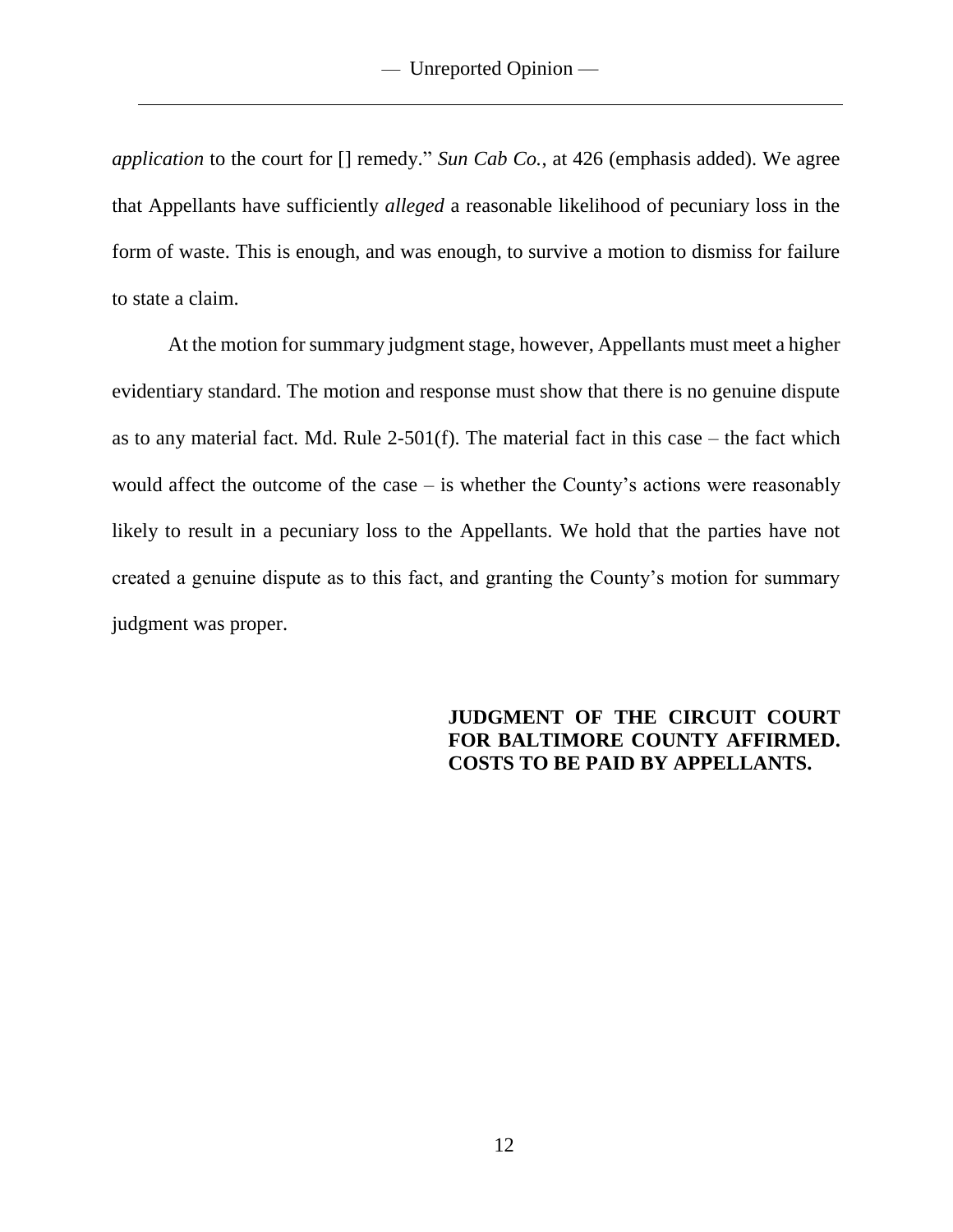### Circuit Court for Baltimore County Case No.: 03C14014041

## UNREPORTED

## IN THE COURT OF SPECIAL APPEALS

#### OF MARYLAND

No. 47

September Term, 2016 \_\_\_\_\_\_\_\_\_\_\_\_\_\_\_\_\_\_\_\_\_\_\_\_\_\_\_\_\_\_\_\_\_\_\_\_\_\_

ANNE GEORGE, et al.

V.

BALTIMORE COUNTY MARYLAND, et al.

\_\_\_\_\_\_\_\_\_\_\_\_\_\_\_\_\_\_\_\_\_\_\_\_\_\_\_\_\_\_\_\_\_\_\_\_\_\_

Eyler, Deborah S., Reed, Harrell, Glenn T., Jr. (Senior Judge, Specially Assigned),

JJ. \_\_\_\_\_\_\_\_\_\_\_\_\_\_\_\_\_\_\_\_\_\_\_\_\_\_\_\_\_\_\_\_\_\_\_\_\_\_

Dissent by Harrell, J. \_\_\_\_\_\_\_\_\_\_\_\_\_\_\_\_\_\_\_\_\_\_\_\_\_\_\_\_\_\_\_\_\_\_\_\_\_\_

Filed: June 12, 2018

\*This is an unreported opinion, and it may not be cited in any paper, brief, motion, or other document filed in this Court or any other Maryland Court as either precedent within the rule of stare decisis or as persuasive authority. Md. Rule 1-104.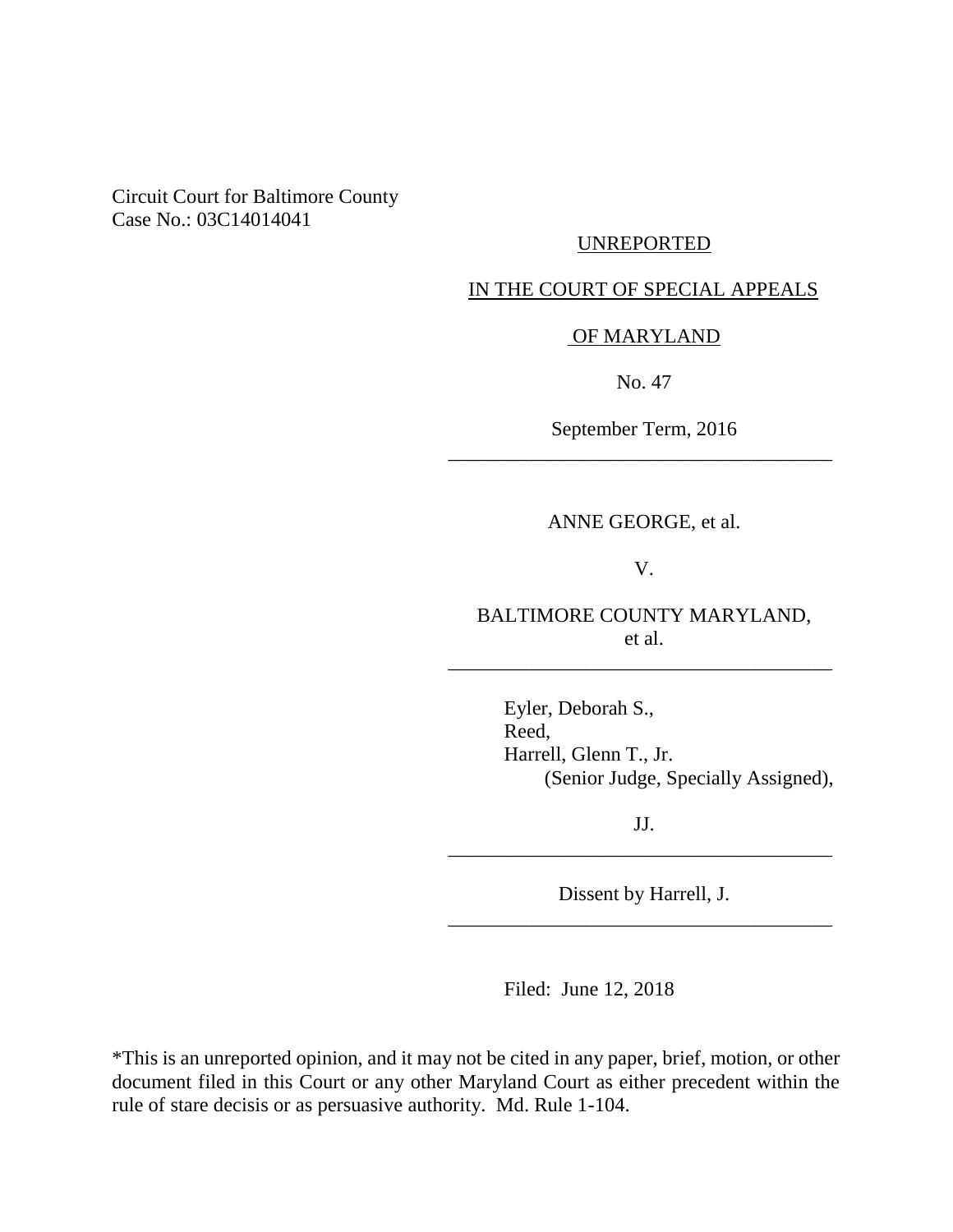I dissent, with the utmost respect. Although the Majority opinion appears to recognize that (1) the relevant financial predicates in order to bring a taxpayer suit are stated in our cases in the disjunctive ("a pecuniary loss to the taxpayer *or* an increase in taxes," *see* Maj. Slip op. at 8 (emphasis added)), (2) "taxpayers have the right to bring a lawsuit . . . to *prevent* waste or unlawful use of public property or funds," *id.* (emphasis in original), and (3) what constitutes "'potential pecuniary loss' is interpreted with great leniency," *id.*, the Majority opinion in its analysis reduces the disjunctive standard of potential pecuniary loss or tax increase into a single category – it is all about taxation. Although I understand that the name of the legal concept at issue is "taxpayer" standing, that does not mean (or justify) collapsing the alternative basis of "potential pecuniary loss" into the separate category of increased taxation.

The cases, albeit without crystal clarity, distinguish that "potential pecuniary loss" is indeed a separate category for standing from increased taxation. For example, the Court of Appeals, in *James v. Anderson*, 281 Md. 137, 377 A.2d 865 (1977), held that alleging a "decrease in efficiency which would result from the alleged [governmental] ultra vires acts" was "sufficient for a taxpayer of the county involved to maintain a suit." 281 Md. at 142, 377 A.2d at 868. The bar is not set high in meeting this standard. In *Sun Cab Co. v. Cloud*, 162 Md. 419, 159 A. 922 (1932), the Court of Appeals demonstrated great leniency in accepting as sufficient a plea of potential pecuniary loss where a plaintiff claimed an interest in avoiding waste of public funds by local government in conducting an arguably invalid referendum vote. 162 Md. at 426, 159 A. at 925.